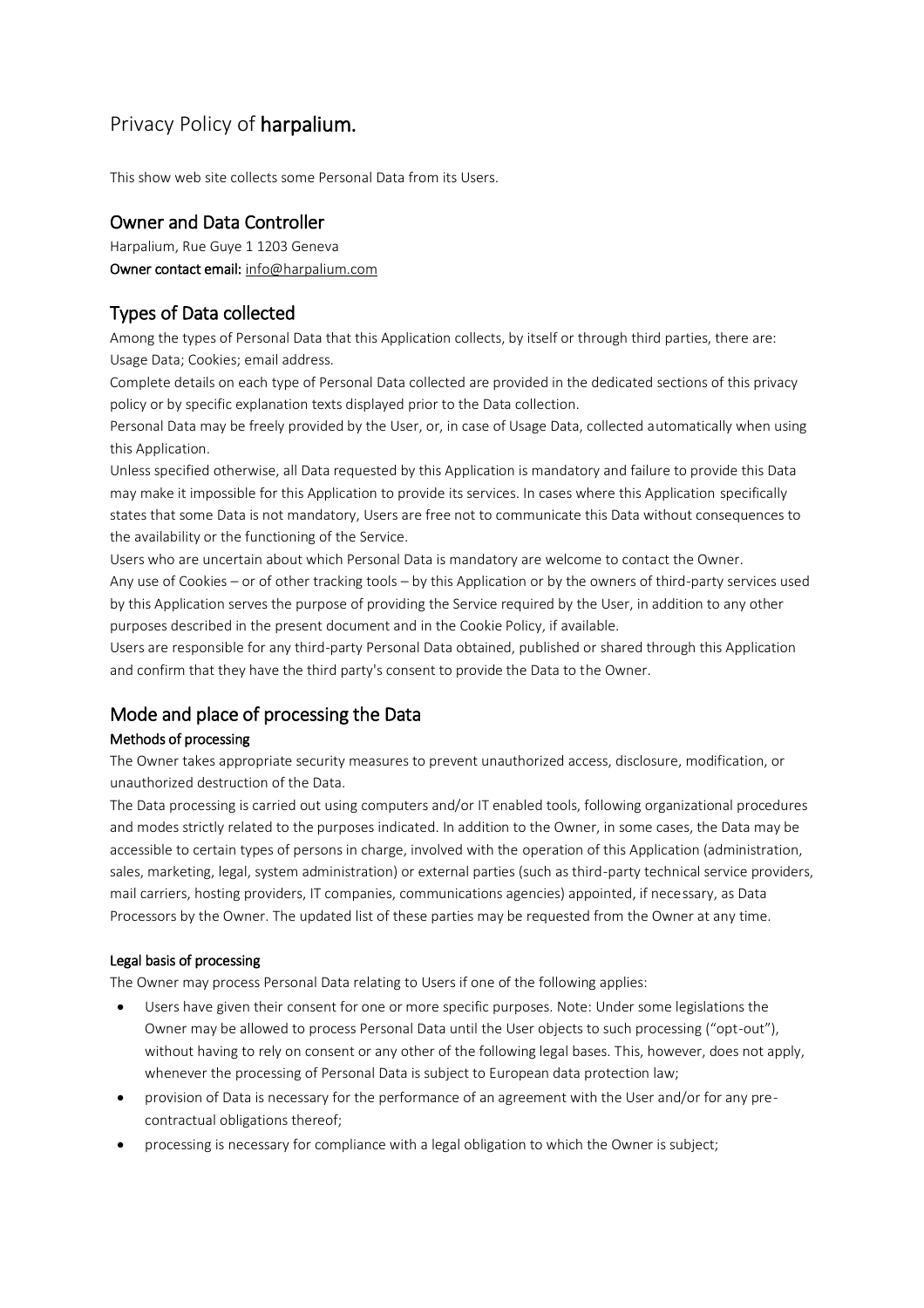- processing is related to a task that is carried out in the public interest or in the exercise of official authority vested in the Owner;
- processing is necessary for the purposes of the legitimate interests pursued by the Owner or by a third party.

In any case, the Owner will gladly help to clarify the specific legal basis that applies to the processing, and in particular whether the provision of Personal Data is a statutory or contractual requirement, or a requirement necessary to enter into a contract.

## Place

The Data is processed at the Owner's operating offices and in any other places where the parties involved in the processing are located.

Depending on the User's location, data transfers may involve transferring the User's Data to a country other than their own. To find out more about the place of processing of such transferred Data, Users can check the section containing details about the processing of Personal Data.

Users are also entitled to learn about the legal basis of Data transfers to a country outside the European Union or to any international organization governed by public international law or set up by two or more countries, such as the UN, and about the security measures taken by the Owner to safeguard their Data.

If any such transfer takes place, Users can find out more by checking the relevant sections of this document or inquire with the Owner using the information provided in the contact section.

## Retention time

Personal Data shall be processed and stored for as long as required by the purpose they have been collected for. Therefore:

- Personal Data collected for purposes related to the performance of a contract between the Owner and the User shall be retained until such contract has been fully performed.
- Personal Data collected for the purposes of the Owner's legitimate interests shall be retained as long as needed to fulfill such purposes. Users may find specific information regarding the legitimate interests pursued by the Owner within the relevant sections of this document or by contacting the Owner.

The Owner may be allowed to retain Personal Data for a longer period whenever the User has given consent to such processing, as long as such consent is not withdrawn. Furthermore, the Owner may be obliged to retain Personal Data for a longer period whenever required to do so for the performance of a legal obligation or upon order of an authority.

Once the retention period expires, Personal Data shall be deleted. Therefore, the right to access, the right to erasure, the right to rectification and the right to data portability cannot be enforced after expiration of the retention period.

# The purposes of processing

The Data concerning the User is collected to allow the Owner to provide its Services, as well as for the following purposes: SPAM protection, Contacting the User, Infrastructure monitoring, Traffic optimization and distribution and Managing contacts and sending messages.

Users can find further detailed information about such purposes of processing and about the specific Personal Data used for each purpose in the respective sections of this document.

# Detailed information on the processing of Personal Data

Personal Data is collected for the following purposes and using the following services: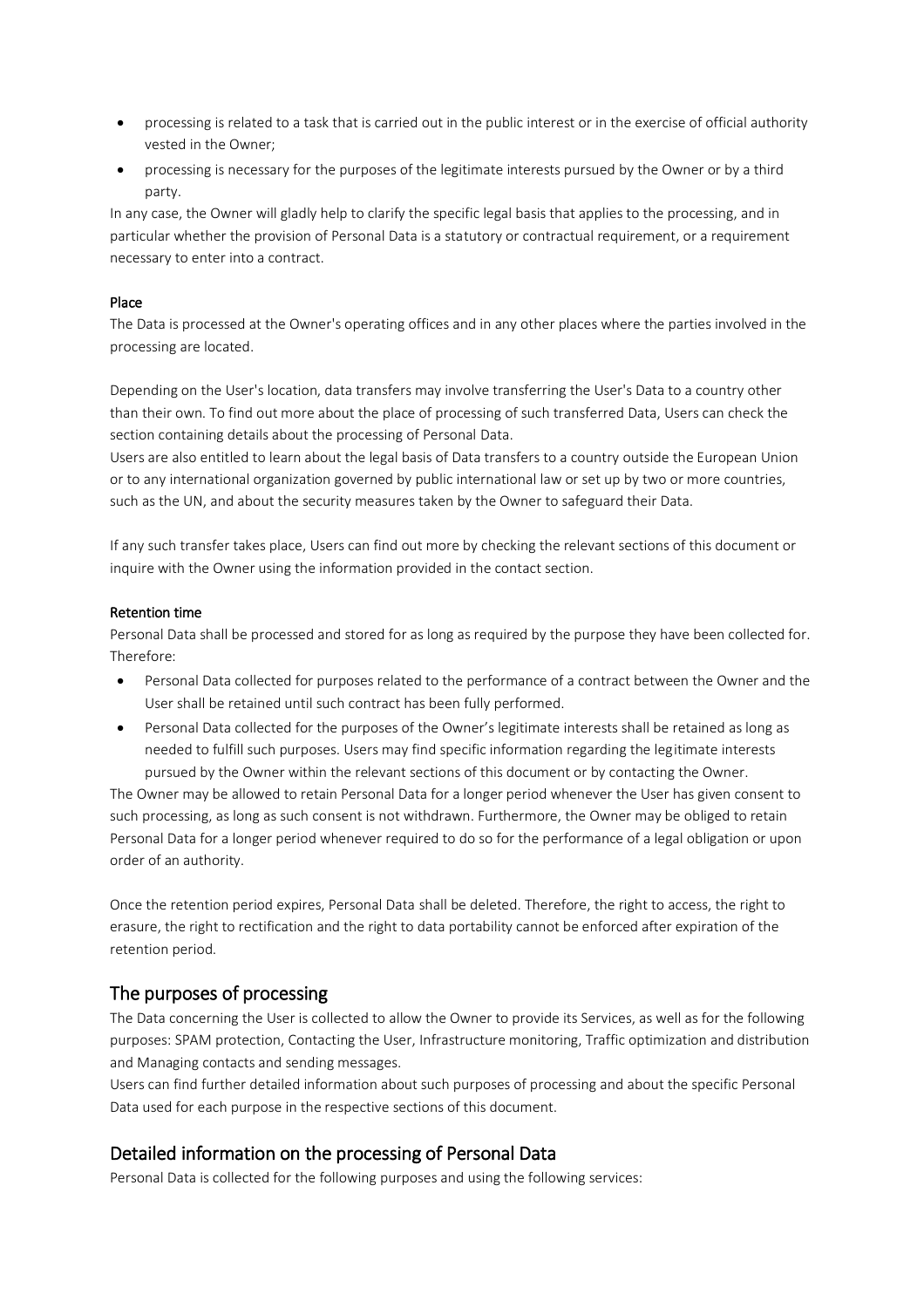#### • Contacting the User

#### Contact form (this Application)

By filling in the contact form with their Data, the User authorizes this Application to use these details to reply to requests for information, quotes or any other kind of request as indicated by the form's header. Personal Data collected: email address.

### Mailing list or newsletter (this Application)

By registering on the mailing list or for the newsletter, the User's email address will be added to the contact list of those who may receive email messages containing information of commercial or promotional nature concerning this Application. Your email address might also be added to this list as a result of signing up to this Application or after making a purchase.

Personal Data collected: email address.

### • Infrastructure monitoring

This type of service allows this Application to monitor the use and behavior of its components so its performance, operation, maintenance and troubleshooting can be improved.

Which Personal Data are processed depends on the characteristics and mode of implementation of these services, whose function is to filter the activities of this Application.

#### Sentry (Functional Software, Inc. )

Sentry is a monitoring service provided by Functional Software, Inc. .

Personal Data collected: various types of Data as specified in the privacy policy of the service.

Place of processing: United States – [Privacy](https://sentry.io/privacy/) Policy.

### • Managing contacts and sending messages

This type of service makes it possible to manage a database of email contacts, phone contacts or any other contact information to communicate with the User.

These services may also collect data concerning the date and time when the message was viewed by the User, as well as when the User interacted with it, such as by clicking on links included in the message.

#### Mailchimp (The Rocket Science Group, LLC.)

Mailchimp is an email address management and message sending service provided by The Rocket Science Group, LLC.

Personal Data collected: email address.

Place of processing: United States - [Privacy](https://mailchimp.com/legal/privacy/) Policy. Privacy Shield participant.

### • SPAM protection

This type of service analyzes the traffic of this Application, potentially containing Users' Personal Data, with the purpose of filtering it from parts of traffic, messages and content that are recognized as SPAM.

### • Traffic optimization and distribution

This type of service allows this Application to distribute their content using servers located across different countries and to optimize their performance.

Which Personal Data are processed depends on the characteristics and the way these services are implemented. Their function is to filter communications between this Application and the User's browser.

Considering the widespread distribution of this system, it is difficult to determine the locations to which the contents that may contain Personal Information User are transferred.

### Cloudflare (Cloudflare Inc.)

Cloudflare is a traffic optimization and distribution service provided by Cloudflare Inc.

The way Cloudflare is integrated means that it filters all the traffic through this Application, i.e., communication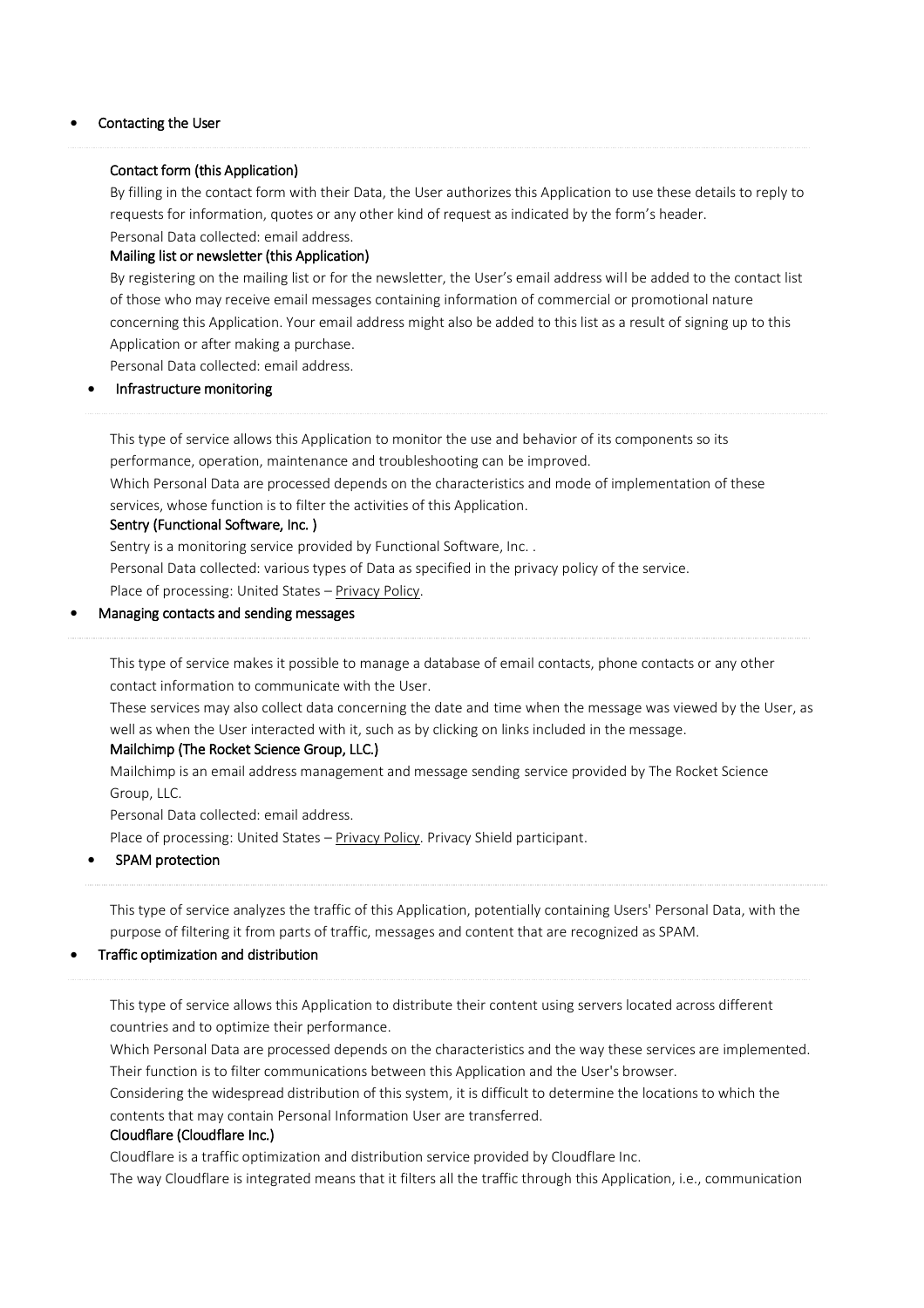between this Application and the User's browser, while also allowing analytical data from this Application to be collected.

Personal Data collected: Cookies; various types of Data as specified in the privacy policy of the service. Place of processing: United States – [Privacy](https://www.cloudflare.com/security-policy/) Policy.

# The rights of Users

Users may exercise certain rights regarding their Data processed by the Owner. In particular, Users have the right to do the following:

- Withdraw their consent at any time. Users have the right to withdraw consent where they have previously given their consent to the processing of their Personal Data.
- Object to processing of their Data. Users have the right to object to the processing of their Data if the processing is carried out on a legal basis other than consent. Further details are provided in the dedicated section below.
- Access their Data. Users have the right to learn if Data is being processed by the Owner, obtain disclosure regarding certain aspects of the processing and obtain a copy of the Data undergoing processing.
- Verify and seek rectification. Users have the right to verify the accuracy of their Data and ask for it to be updated or corrected.
- Restrict the processing of their Data. Users have the right, under certain circumstances, to restrict the processing of their Data. In this case, the Owner will not process their Data for any purpose other than storing it.
- Have their Personal Data deleted or otherwise removed. Users have the right, under certain circumstances, to obtain the erasure of their Data from the Owner.
- Receive their Data and have it transferred to another controller. Users have the right to receive their Data in a structured, commonly used and machine readable format and, if technically feasible, to have it transmitted to another controller without any hindrance. This provision is applicable provided that the Data is processed by automated means and that the processing is based on the User's consent, on a contract which the User is part of or on pre-contractual obligations thereof.
- Lodge a complaint. Users have the right to bring a claim before their competent data protection authority. Details about the right to object to processing

Where Personal Data is processed for a public interest, in the exercise of an official authority vested in the Owner or for the purposes of the legitimate interests pursued by the Owner, Users may object to such processing by providing a ground related to their particular situation to justify the objection. Users must know that, however, should their Personal Data be processed for direct marketing purposes, they

can object to that processing at any time without providing any justification. To learn, whether the Owner is processing Personal Data for direct marketing purposes, Users may refer to the relevant sections of this document.

### How to exercise these rights

Any requests to exercise User rights can be directed to the Owner through the contact details provided in this document. These requests can be exercised free of charge and will be addressed by the Owner as early as possible and always within one month.

# Additional information about Data collection and processing

## Legal action

The User's Personal Data may be used for legal purposes by the Owner in Court or in the stages leading to possible legal action arising from improper use of this Application or the related Services.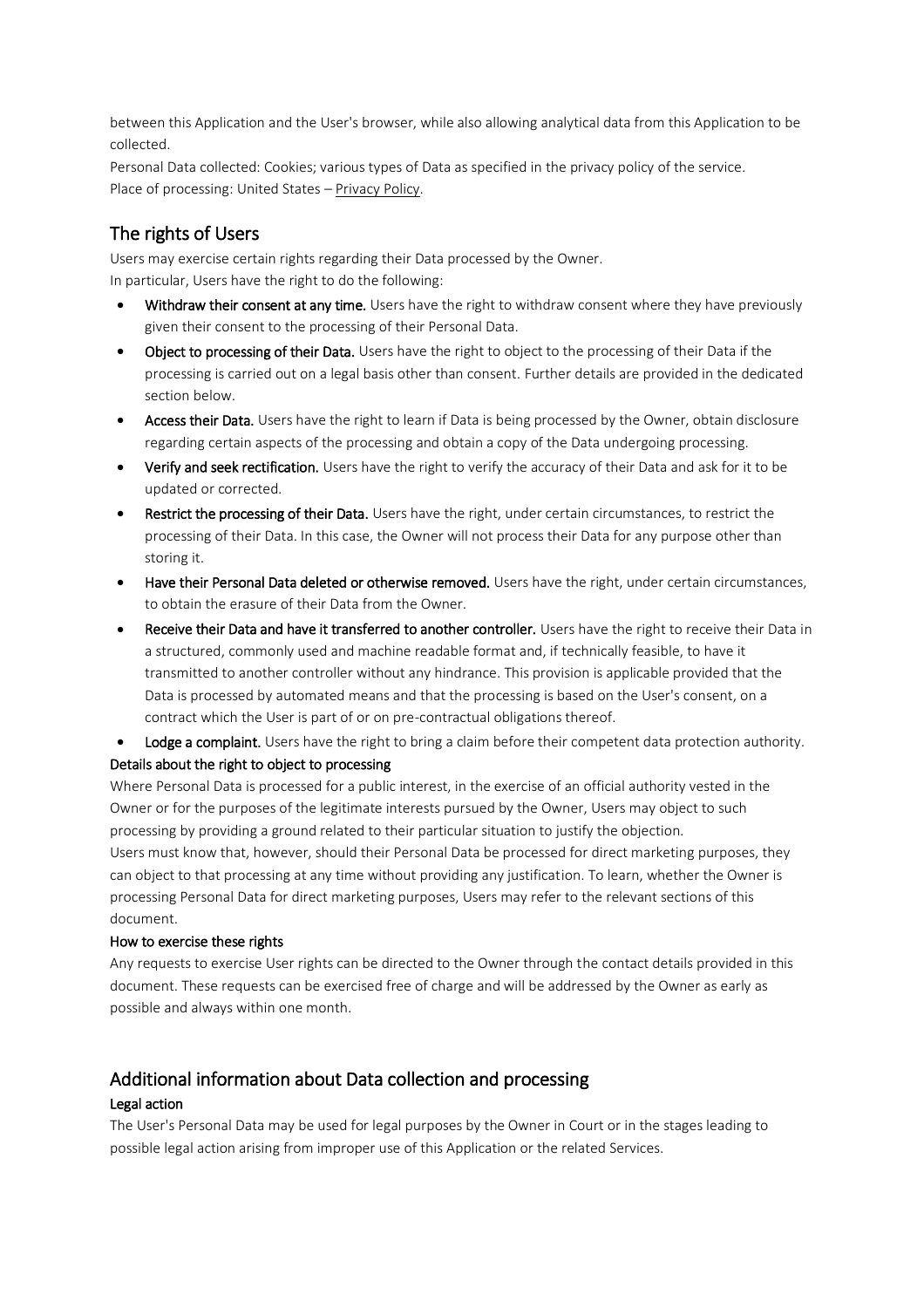The User declares to be aware that the Owner may be required to reveal personal data upon request of public authorities.

### Additional information about User's Personal Data

In addition to the information contained in this privacy policy, this Application may provide the User with additional and contextual information concerning particular Services or the collection and processing of Personal Data upon request.

#### System logs and maintenance

For operation and maintenance purposes, this Application and any third-party services may collect files that record interaction with this Application (System logs) use other Personal Data (such as the IP Address) for this purpose.

#### Information not contained in this policy

More details concerning the collection or processing of Personal Data may be requested from the Owner at any time. Please see the contact information at the beginning of this document.

#### Changes to this privacy policy

The Owner reserves the right to make changes to this privacy policy at any time by giving notice to its Users on this page and possibly within this Application and/or - as far as technically and legally feasible - sending a notice to Users via any contact information available to the Owner. It is strongly recommended to check this page often, referring to the date of the last modification listed at the bottom.

Should the changes affect processing activities performed on the basis of the User's consent, the Owner shall collect new consent from the User, where required.

#### Definitions and legal references

#### Personal Data (or Data)

Any information that directly, indirectly, or in connection with other information — including a personal identification number — allows for the identification or identifiability of a natural person.

#### Usage Data

Information collected automatically through this Application (or third-party services employed in this Application), which can include: the IP addresses or domain names of the computers utilized by the Users who use this Application, the URI addresses (Uniform Resource Identifier), the time of the request, the method utilized to submit the request to the server, the size of the file received in response, the numerical code indicating the status of the server's answer (successful outcome, error, etc.), the country of origin, the features of the browser and the operating system utilized by the User, the various time details per visit (e.g., the time spent on each page within the Application) and the details about the path followed within the Application with special reference to the sequence of pages visited, and other parameters about the device operating system and/or the User's IT environment.

#### User

The individual using this Application who, unless otherwise specified, coincides with the Data Subject.

## Data Subject

The natural person to whom the Personal Data refers.

### Data Processor (or Data Supervisor)

The natural or legal person, public authority, agency or other body which processes Personal Data on behalf of the Controller, as described in this privacy policy.

### Data Controller (or Owner)

The natural or legal person, public authority, agency or other body which, alone or jointly with others, determines the purposes and means of the processing of Personal Data, including the security measures concerning the operation and use of this Application. The Data Controller, unless otherwise specified, is the Owner of this Application.